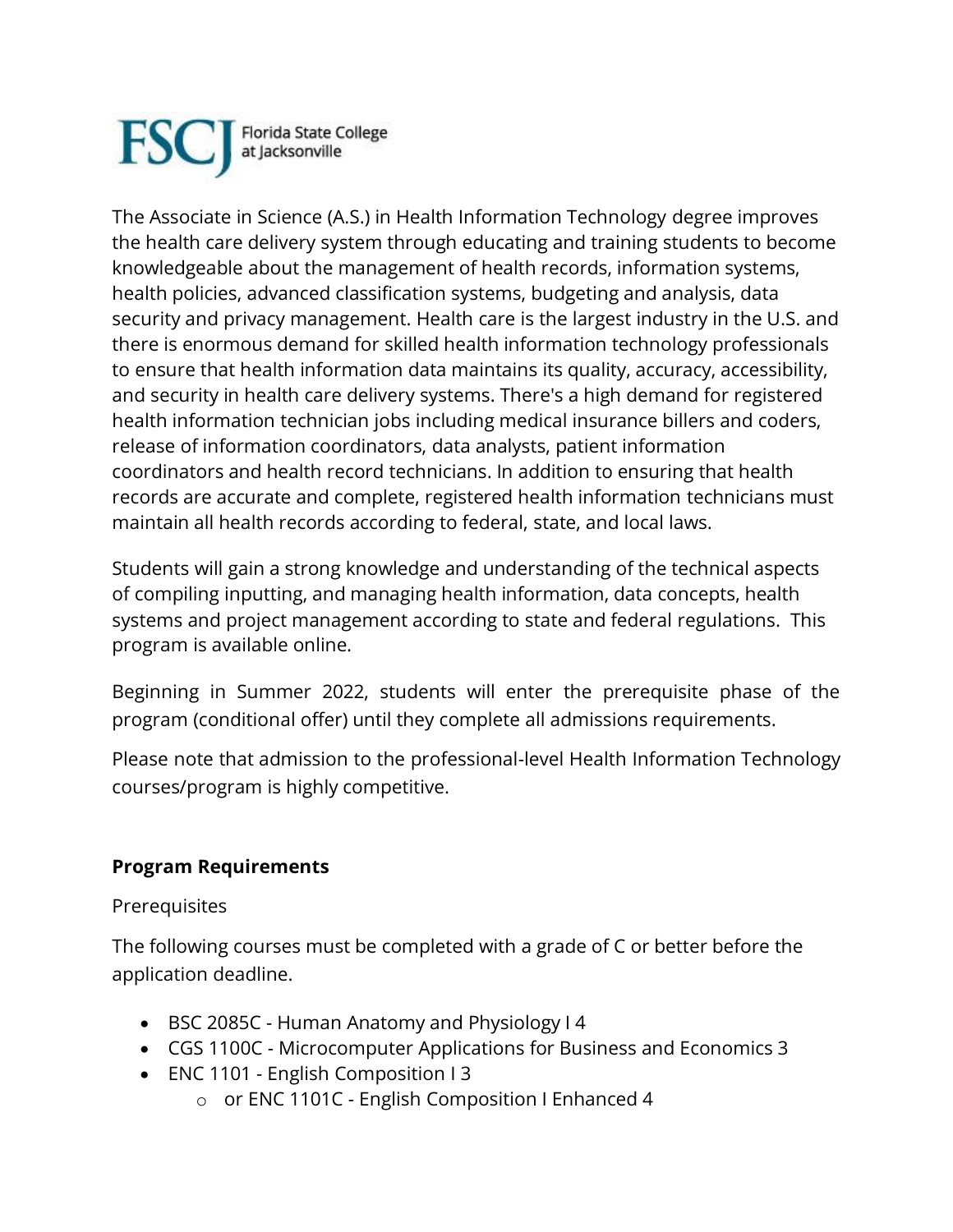- o or ENC 1102 Writing About Texts 3
- MAC 1105 College Algebra 3
	- o or higher-level MAC prefix course
	- o or STA 2023 Elementary Statistics 3

General Education Requirements

Students may complete the following courses with a grade of C or better before the application deadline for the professional level Health Information Technology program to receive additional points on the application review.

- BSC 2086C Human Anatomy and Physiology II 4
- HSC1531 Medical Terminology (for Health Professions) 3
- Humanities Credit Hours: 3
	- o Refer to General Education Requirements

Please review this checklist. If you answer yes to every applicable item and have submitted transcripts to support your course completions, you could be ready for review and ranking for consideration for admittance to the professional phase of the Health Information Technology program.

## **CHECKLIST**

- $\Box$  Submit official non-FSCJ transcripts to the College before the published application deadline for the term you wish to begin.
- $\Box$  Submit official A.P., I.B., AICE, CLEP and/or DSST score reports to the College before the published application deadline for the term you wish to begin (A.P. – Advanced Placement, I.B. – International Baccalaureate, AICE – University of Cambridge)
- $\Box$  Complete the following courses with a grade of "C" or better by the published program deadline for the term you wish to begin. A GPA of 2.0 must be maintained.
	- o BSC 2085C Human Anatomy and Physiology I 4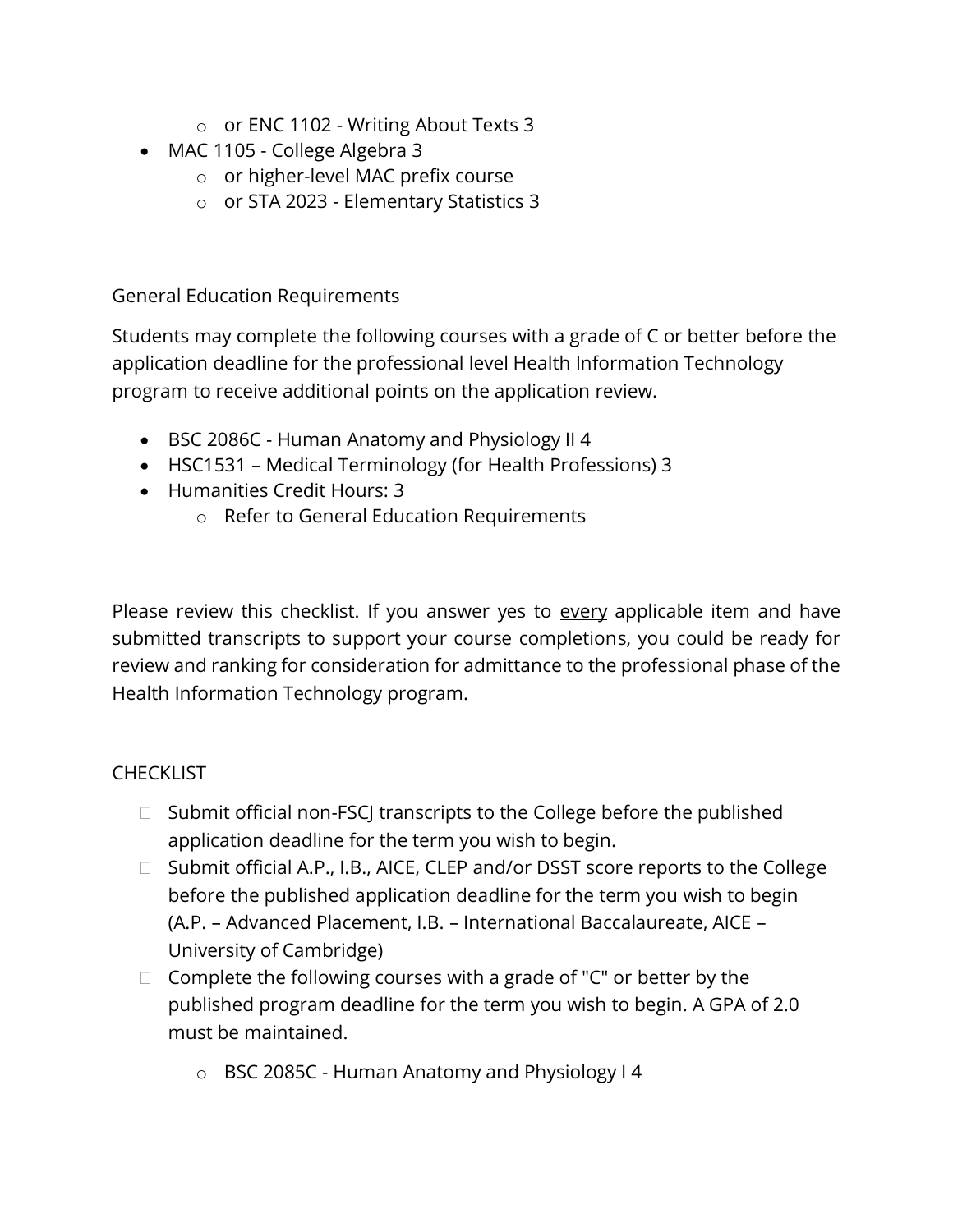- o CGS 1100C Microcomputer Applications for Business and Economics 3
- o ENC 1101 English Composition I 3
	- or ENC 1101C English Composition I Enhanced 4
	- or ENC 1102 Writing About Texts 3
- o MAC 1105 College Algebra 3
	- or higher-level MAC prefix course
	- or STA 2023 Elementary Statistics 3
- $\Box$  Complete the following courses with a grade of C or better before the application deadline for the professional level Health Information Technology program to receive additional points on the application review.
	- o BSC 2086C Human Anatomy and Physiology II 4
	- o HSC1531 Medical Terminology (for Health Professions) 3
	- o Humanities Credit Hours: 3
		- Refer to General Education Requirements
- $\Box$  Submit any additional documents to support your application to the HCIC at [HCIC@FSCJ.edu](mailto:HCIC@FSCJ.edu) by the application deadline.
	- o Work Verification letters should include the following
		- **•** Typed on company letterhead
		- Dates of employment
		- Health related duties
		- Number of hours worked per week
	- o Complete and submit personal essay
	- o Emails containing supporting documents should be sent to the [HCIC@FSCJ.edu](mailto:HCIC@FSCJ.edu) email address and contain the following
		- Program of study, term, and application attachment in the subject line
		- Student name and ID number in the body of the message
		- Documents included as attachments

If you answered no to any of the above checklist items, please meet with an academic advisor to discuss your education plan and next steps.

## COMPETITIVE REVIEW PROCESS

Students are ready for review by the admissions committee upon completion of all checklist requirements. The committee uses the Associate in Science in Health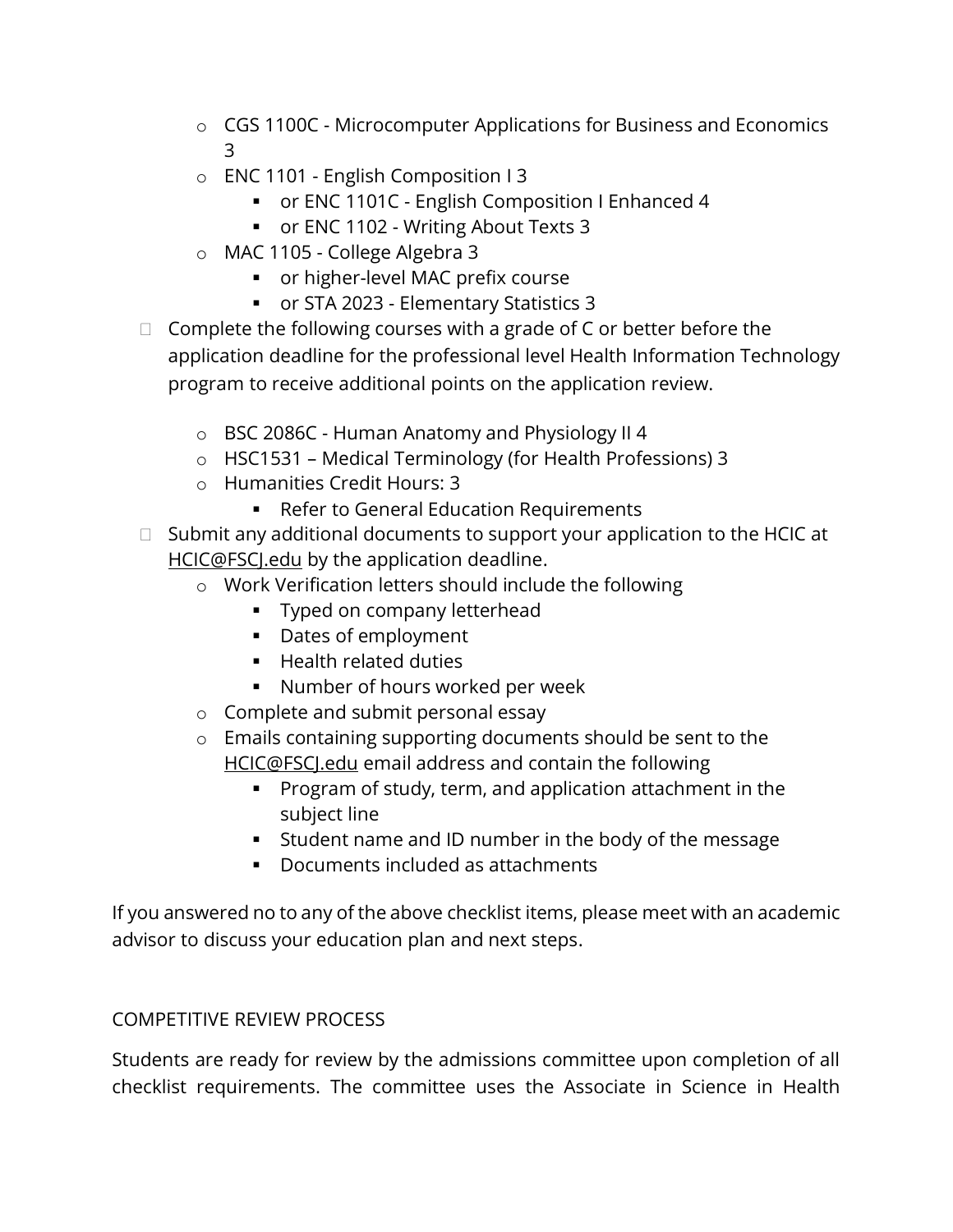Information Technology Ranking Criteria below to review and rank candidates for admittance consideration. Please note that the admission process is highly competitive.

Grade Point Average: Applicants must earn a grade of C or better in each prerequisite course and have an overall minimum prerequisite GPA of 2.0. Completion of General Education coursework will allow applicants to achieve additional points.